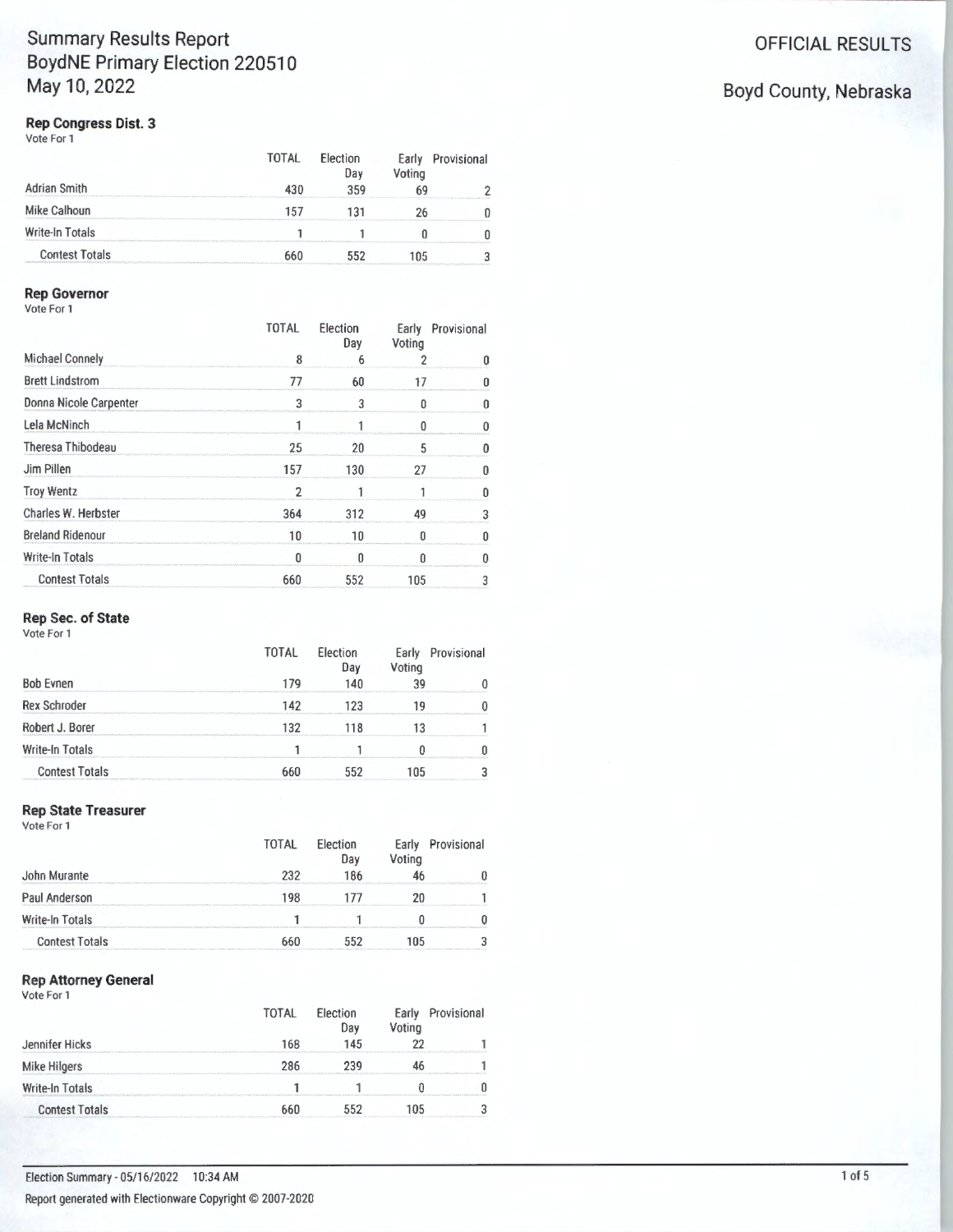# **Summary Results Report Contract Contract Contract Contract Contract Contract Contract Contract Contract Contract Contract Contract Contract Contract Contract Contract Contract Contract Contract Contract Contract Contract BoydNE Primary Election 220510** May 10, 2022 **Boyd County, Nebraska**

# **Rep State Auditor**

Vote For 1

|                       | TOTAL | Election<br>Dav | Voting | Early Provisional |
|-----------------------|-------|-----------------|--------|-------------------|
| Mike Foley            | ววว   | 276             |        |                   |
| Larry Anderson        | 155   | 127             |        |                   |
| Write-In Totals       |       |                 |        |                   |
| <b>Contest Totals</b> | 66ſ   | 552             | 105    |                   |

# **Rep Public Service Comm\_ Dist 5**

Vote For 1

|                       | <b>TOTAL</b> | Election<br>Day | Early<br>Voting | Provisional |
|-----------------------|--------------|-----------------|-----------------|-------------|
| Kevin Stocker         | 129          | 12N             |                 |             |
| Mary Ridder           | 171          | 135             | 36              |             |
| Dakota Delka          |              |                 |                 |             |
| Write-In Totals       |              |                 |                 |             |
| <b>Contest Totals</b> | 660          | 552             | 105             |             |

# **Rep Boyd County Sheriff**

Vote For 1

|                       | <b>TOTAL</b> | <b>Flection</b><br>Day | Early<br>Voting | Provisional |
|-----------------------|--------------|------------------------|-----------------|-------------|
| Clarence C. Wrede     | A')')        | 341                    |                 |             |
| Jimmy Collins         | 226          | 202                    |                 |             |
| Write-In Totals       |              |                        |                 |             |
| <b>Contest Totals</b> | 66N          | 552                    | 105             |             |

# **Rep Boyd County Supervisor Dist 5**

Vote For 1

|                       | TOTAL | <b>Election</b><br>Day | Voting | Early Provisional |
|-----------------------|-------|------------------------|--------|-------------------|
| Alan Nicolaus         |       |                        |        |                   |
| Kelly Bendig          |       |                        |        |                   |
| Write-In Totals       |       |                        |        |                   |
| <b>Contest Totals</b> | 140   | QΔ                     |        |                   |

# **Dem Congress Dist. 3**

Vote For 1

|                       | TOTAL | Election<br>Day | Early<br>Voting | Provisional |
|-----------------------|-------|-----------------|-----------------|-------------|
| David J. Else         |       |                 |                 |             |
| Daniel M. Wik         |       |                 |                 |             |
| Write-In Totals       |       |                 |                 |             |
| <b>Contest Totals</b> |       |                 |                 |             |

# **Dem Governor**

Vote For 1

|                       | TOTAL | Election<br>Day | Voting | Early Provisional |
|-----------------------|-------|-----------------|--------|-------------------|
| Carol Blood           | οq    | 26              |        |                   |
| Roy A. Harris         | 14    |                 |        |                   |
| Write-In Totals       |       |                 |        |                   |
| <b>Contest Totals</b> |       |                 |        |                   |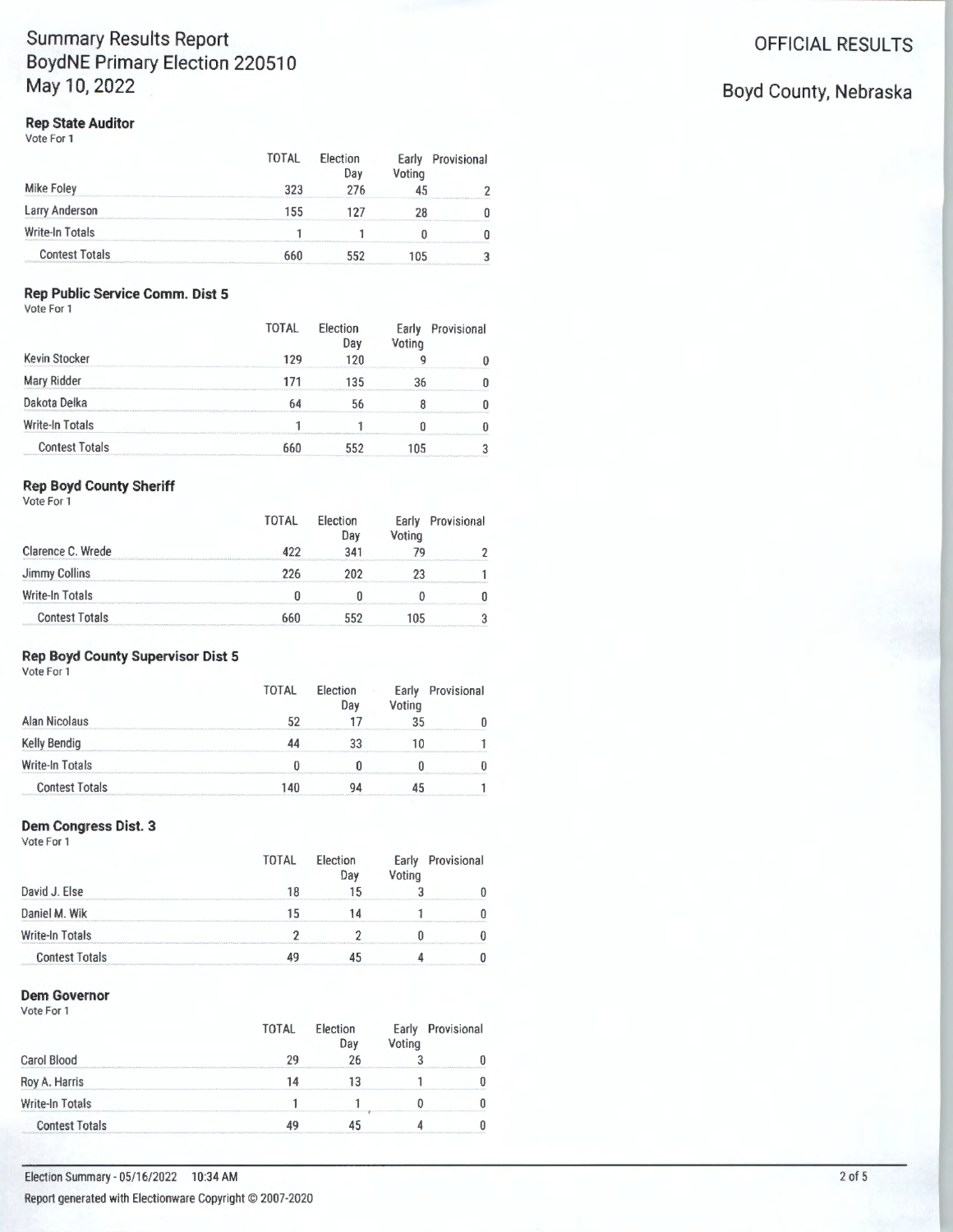# Summary Results Report **Contract Contract Contract Contract Contract Contract Contract Contract Contract Contract Contract Contract Contract Contract Contract Contract Contract Contract Contract Contract Contract Contract** Boyd NE Primary Election 220510 May 10, 2022 **Boyd County, Nebraska**

#### **Dem Sec. of State**

Vote For 1

|                       | <b>TOTAL</b> | Election<br>Day | Voting | Early Provisional |
|-----------------------|--------------|-----------------|--------|-------------------|
| Write-In Totals       |              |                 |        |                   |
| <b>Contest Totals</b> | 40           | 45              |        |                   |

### **Dem State Treasurer**

Vote For 1

|                       | <b>TOTAL</b> | Election<br>Dav | Votina | Early Provisional |
|-----------------------|--------------|-----------------|--------|-------------------|
| Write-In Totals       |              |                 |        |                   |
| <b>Contest Totals</b> |              |                 |        |                   |

### **Dem Attorney General**

Vote For 1

|                       | TOTAL | <b>Election</b><br>Day | Votina | Early Provisional |
|-----------------------|-------|------------------------|--------|-------------------|
| Write-In Totals       |       |                        |        |                   |
| <b>Contest Totals</b> |       |                        |        |                   |

### **Dem State Auditor**

Vote For 1

|                       | <b>TOTAL</b> | Election<br>Dav | Voting | Early Provisional |
|-----------------------|--------------|-----------------|--------|-------------------|
| Write-In Totals       |              |                 |        |                   |
| <b>Contest Totals</b> |              |                 |        |                   |

# **Dem Public Service Comm. Dist 5**

Vote For 1

|                       | <b>TOTAL</b> | <b>Election</b><br>Dav | Votina | Early Provisional                                     |
|-----------------------|--------------|------------------------|--------|-------------------------------------------------------|
| Write-In Totals       |              |                        |        |                                                       |
| <b>Contest Totals</b> |              |                        |        | <b>ROBERT EXISTENTIAL EXISTING EXISTANCIAL VALUES</b> |

### **Lib Congress Dist. 3**

Vote For 1

|                       | TNTAI | <b>Election</b><br>Dav | Early<br>''oting | Provisional |
|-----------------------|-------|------------------------|------------------|-------------|
| Write-In Totals       |       |                        |                  |             |
| <b>Contest Totals</b> |       |                        |                  |             |

#### **Lib Governor**  Vote For 1

|                                                                                                                                      | TOTAL | Election<br>Day | Voting | Early Provisional |
|--------------------------------------------------------------------------------------------------------------------------------------|-------|-----------------|--------|-------------------|
| Scott Zimmerman                                                                                                                      |       |                 |        |                   |
| Write-In Totals<br>and a second control of the control of the control of the control of the control of the control of the control of |       |                 |        |                   |
| <b>Contest Totals</b>                                                                                                                |       |                 |        |                   |

#### **Lib Sec. of State**

Vote For 1

|                       | TOTAL | <b>Flection</b><br>Day | Votina | Early Provisional |
|-----------------------|-------|------------------------|--------|-------------------|
| Write-In Totals       |       |                        |        |                   |
| <b>Contest Totals</b> |       |                        |        |                   |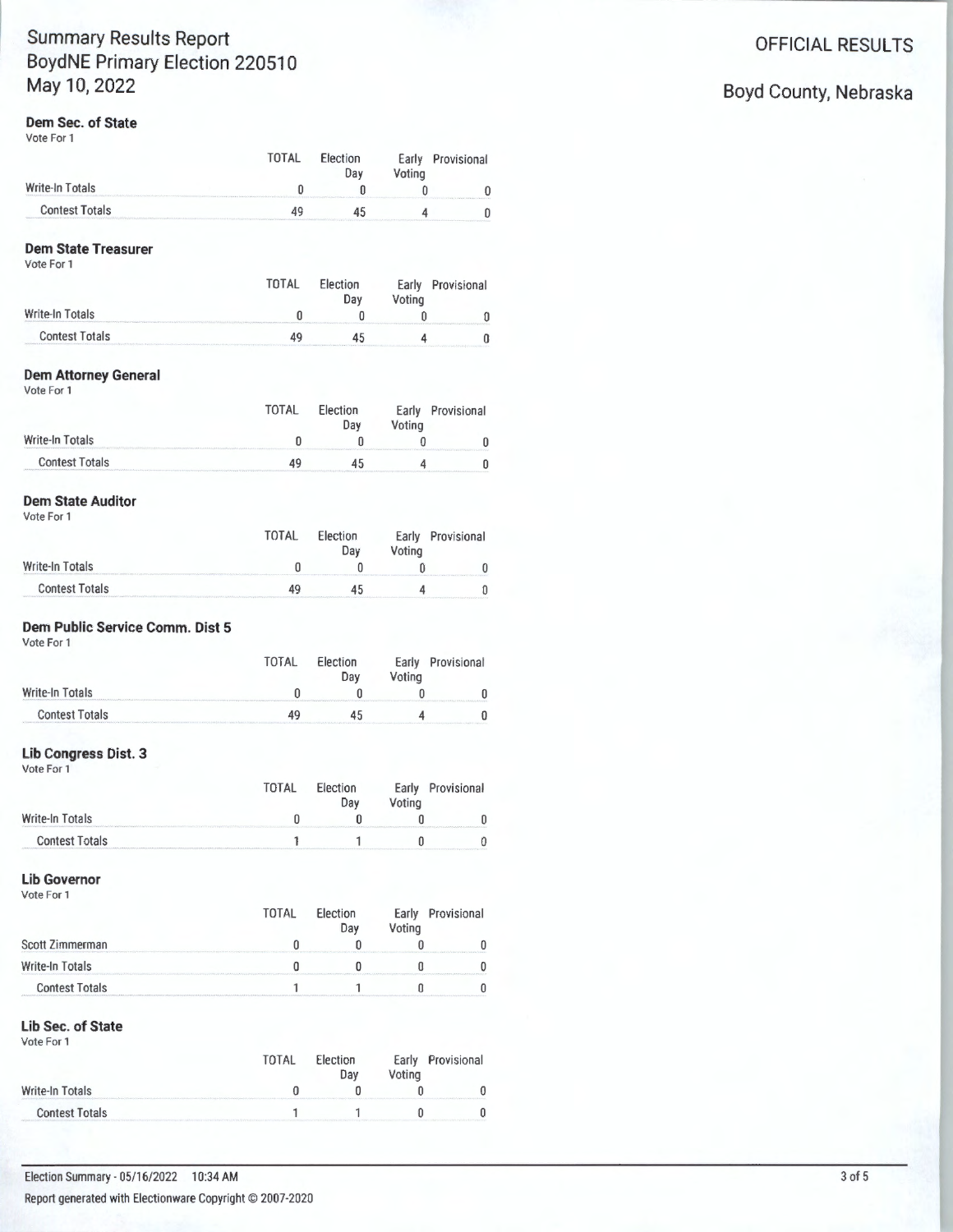# **Summary Results Report Contract Contract Contract Contract Contract Contract Contract Contract Contract Contract Contract Contract Contract Contract Contract Contract Contract Contract Contract Contract Contract Contract BoydNE Primary Election 220510** May 10, 2022 **Boyd County, Nebraska**

# **Lib State Treasurer**

Vote For 1

|                       | TOTAL | <b>Election</b><br>Day | Voting | Early Provisional |
|-----------------------|-------|------------------------|--------|-------------------|
| Katrina Tomsen        |       |                        |        |                   |
| Write-In Totals       |       |                        |        |                   |
| <b>Contest Totals</b> |       |                        |        |                   |

# **Lib Attorney General**

Vote For 1

|                       | <b>TOTAL</b> | Election<br>Dav | Voting | Early Provisional |
|-----------------------|--------------|-----------------|--------|-------------------|
| Write-In Totals       |              |                 |        |                   |
| <b>Contest Totals</b> |              |                 |        |                   |

# **Lib State Auditor**

Vote For 1

|                       | <b>TOTAL</b> | Election<br>Day | Voting | Early Provisional |
|-----------------------|--------------|-----------------|--------|-------------------|
| Gene Siadek           |              |                 |        |                   |
| Write-In Totals       |              |                 |        |                   |
| <b>Contest Totals</b> |              |                 |        |                   |

# **Lib Public Service Comm. Dist 5**

Vote For 1

|                       | <b>TOTAL</b> | <b>Election</b><br>Dav | Votina | Early Provisional |
|-----------------------|--------------|------------------------|--------|-------------------|
| Write-In Totals       |              |                        |        |                   |
| <b>Contest Totals</b> |              |                        |        |                   |

#### **Lmn Congress Dist. 3**

| Vote For 1            | TOTAL | Election<br>Day | Voting | Early Provisional |
|-----------------------|-------|-----------------|--------|-------------------|
| Mark Elworth Jr.      |       |                 |        |                   |
| Write-In Totals       |       |                 |        |                   |
| <b>Contest Totals</b> |       |                 |        |                   |

#### **Lmn Governor**

Vote For 1

|                       | <b>TOTAL</b> | <b>Election</b><br>Day                                | Voting | Early Provisional          |
|-----------------------|--------------|-------------------------------------------------------|--------|----------------------------|
| Write-In Totals       |              | <b>CONTRACTOR CONTRACTOR INTERNATIONAL CONTRACTOR</b> |        | Colorado de Santo Colorado |
| <b>Contest Totals</b> |              |                                                       |        |                            |

### **Lmn Sec. of State**

Vote For 1

|                       | TOTAI | <b>Election</b><br>Dav | Early<br>Voting | Provisional |
|-----------------------|-------|------------------------|-----------------|-------------|
| Write-In Totals       |       |                        |                 |             |
| <b>Contest Totals</b> |       |                        |                 |             |